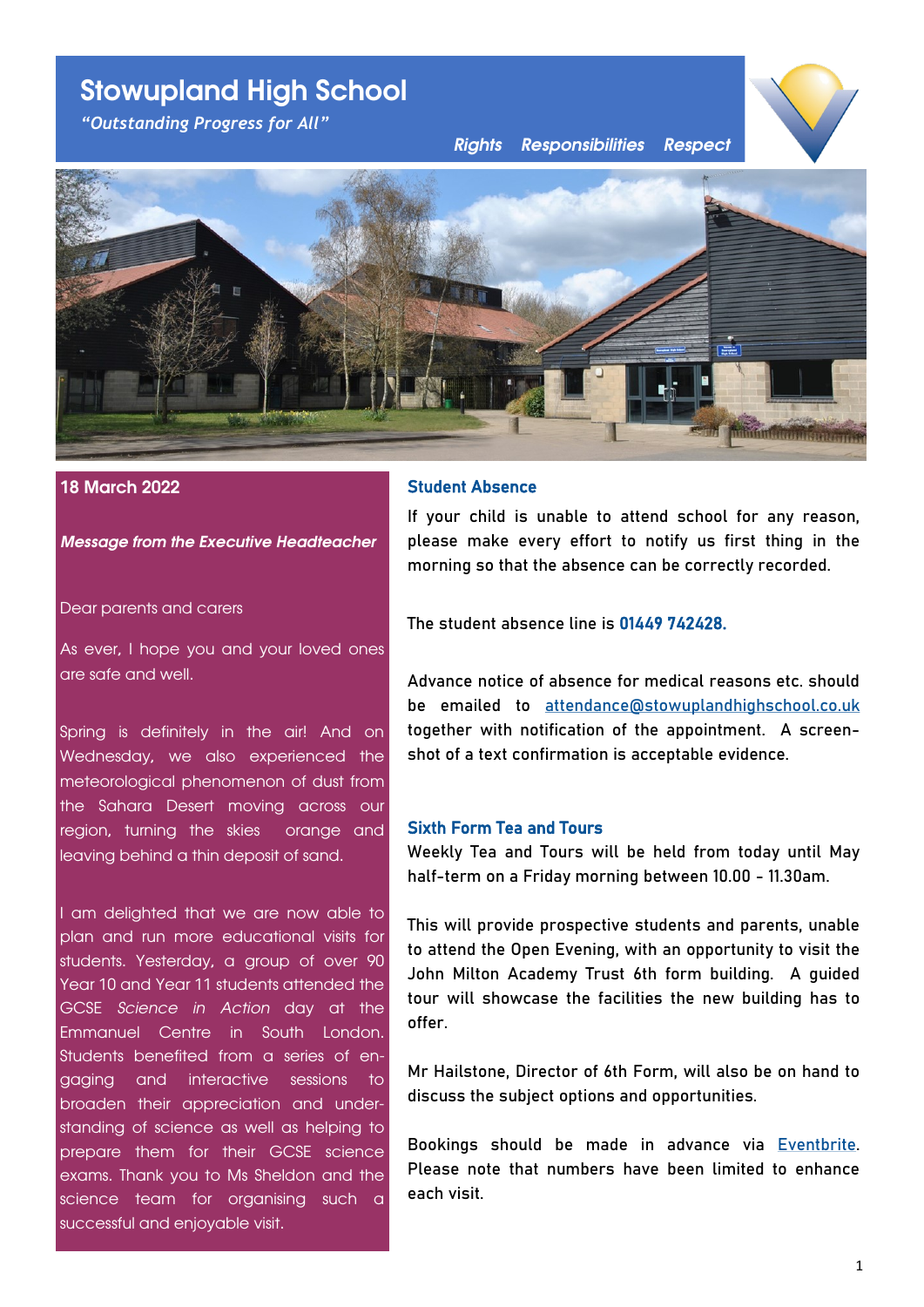<span id="page-1-0"></span>On Monday, a large group of Year 9 students went to see a production of *Animal Farm* at the Theatre Royal in Norwich. It was an enjoyable and thought -provoking performance, and for many students, it was their first visit ever to the theatre. Visits to the theatre are special and memorable experiences - I still have my collection of theatre programmes dating back to my childhood decades ago! Understanding the etiquette of watching a live production is an important skill that we want all our students to learn and master. Thank you to Miss Roberts and the English team for organising this visit.

It is Red Nose Day today. To celebrate this biennial event, we have invited students and staff to wear an item of red clothing to complement their school uniform, in exchange for a minimum donation of £1. From Red Nose Days in previous years, we know how generous our school is in supporting this amazing charity that supports those who are less fortunate within our local communities.

On the subject of fundraising, we can enjoy the [Big Hoot](https://thebighoot.co.uk/) Owl Trail at the Suffolk Show and in Ipswich town centre later this year. It's in aid of St Elizabeth Hospice. Please take a moment to look at the photos of the wonderful designs our Year 7 students have been working on for Stowupland High School's owl.

And finally, the weather looks set fair for the weekend with temperatures set to reach up to 18C in some areas. I hope you are able to enjoy the warm sunshine.

With my best wishes to all for the week ahead

Peter Whear Executive Headteacher

#### Parental Awareness of Self-Harm

Self-harm can be anything from nail biting to hair pulling right through to more serious actions. If you are interested in reading about some of the triggers, the signs to look for and how to have an open conversation about ways to support young people to break the cycle of self-harm please follow [this link.](https://www.creativeeducation.co.uk/courses/parental-awareness-of-self-harm/?utm_medium=email&_hsmi=206546776&_hsenc=p2ANqtz-8ewd4tfo189tF80nPcnODzbejyLTNpofjV_0imQ5iz7FuRWIP82U4qkq8hHXGrhzC6J6TXmfIhwIlppQOC2F_lTCp4hc2Sjf-B2r82qvKY8T7BRmo&utm_content=20654677)

#### The Household Support Grant

Parents and carers of students in receipt of Free School Meals will receive a discretionary grant to help with costs during the Easter holidays. A £30 Edenred supermarket voucher will be issued for each eligible student.

The voucher will be issued on Friday 8 April and must be spent before the expiry date. Failure to do so will mean you cannot be reimbursed. Please contact Mrs Wooldridge via [accounts@stowuplandhighschool.co.uk](#page-1-0) if you require any further information.

# Jubilee Celebrations

Suffolk County Council is looking for young people to join several activities to celebrate the Queen's Platinum Jubilee this Summer.

Please see the **[attached poster](https://drive.google.com/file/d/1sH6v3eAa2FC_CPFCJ685_kmrk8BzvRx1/view?usp=sharing)** for details of how to get involved.

#### Big Hoot Owl Trail